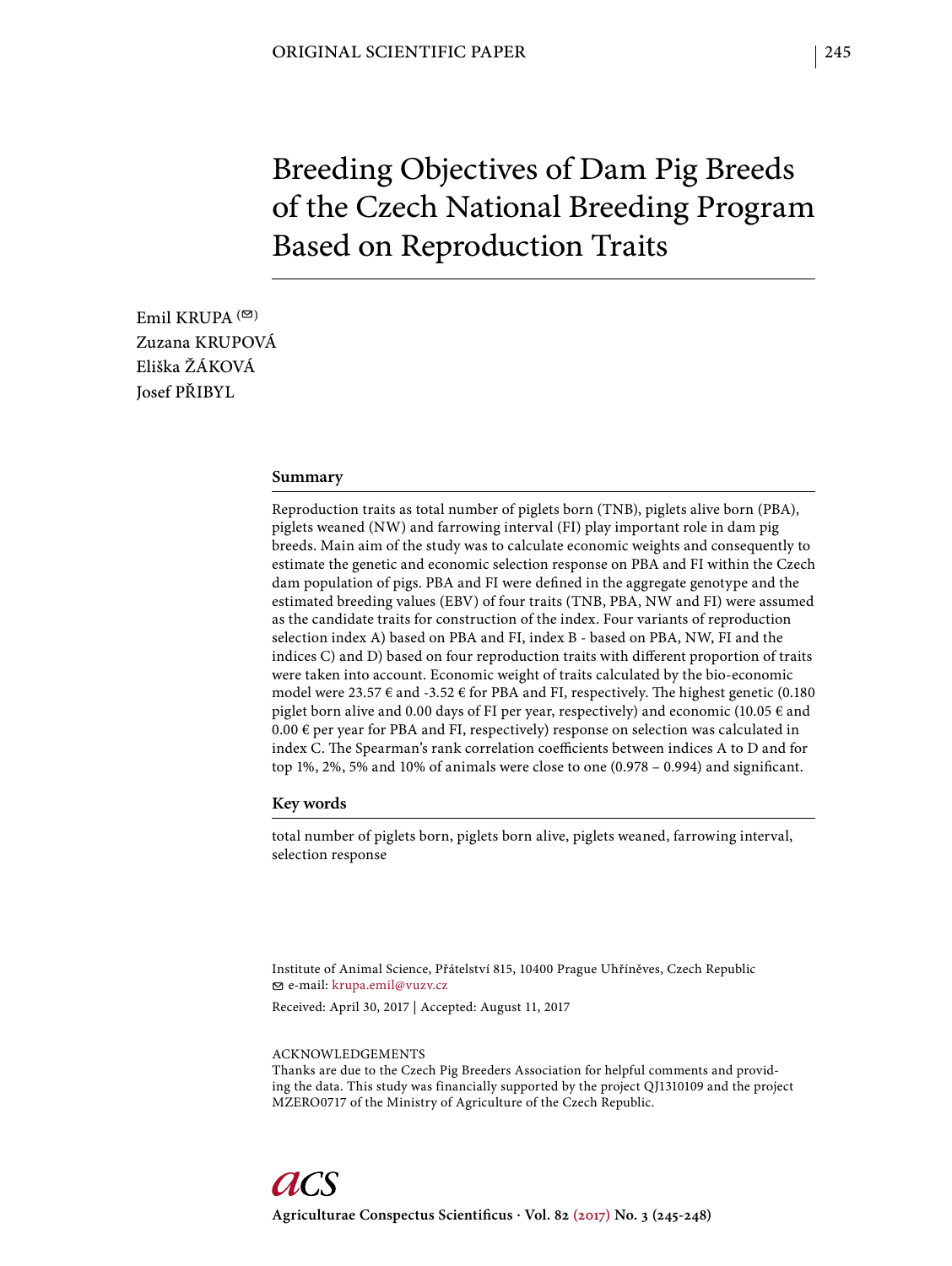## **Introduction**

The selection of dam pig breeds should be oriented on traits directly and indirectly connected with reproduction ability of sows. The total number of piglets born is a measure for the biological potential of the sow and is directly connected with the feeding costs for sow. From the farmers point of view the number of piglets weaned is the most important litter trait. This trait expresses milk ability of sows together with survival of piglets. Therefore, it has the highest impact on efficiency of the whole production system.

The genetic evaluation of pigs based on multi-trait animal model is routinely used in the Czech Republic from beginning of 1998 (Wolf et al., 1999). Shortly after that, the total merit index (TMI) was defined for dam pig breeds where average daily gain from the birth to the end of the test (ADG), lean meat content (LMC) and number of born piglets alive at the second and higher farrowings of sows (PBA) were applied. The percentage ratio of traits in MTI of dam breeds is 40%, 5%, 55% for ADG, LMC and PBA, respectively. In spite of the fact that proportion of the reproduction trait in MTI index is the highest, the positive phenotypic and genetic trend is slightly slowing down within the last few generations (Krupa et al., 2016). Moreover, the routine genetic evaluation on farrowing interval (which started in 2012; Wolf, 2012) shows slightly positive (not favorable) genetic relationship of this trait with the litter size traits. Therefore, omitting the farrowing interval from the selection process will probably have negative impact on the turnover rate and overall production of piglets per year in the future.

The aim of the study was to estimate the economic weights by the bio-economic model, and the genetic and economic response in two reproduction traits included into the new reproduction index of the Czech dam pigs population.

## **Material and methods**

Number of piglets born alive per reproduction cycle and farrowing interval of sow were defined as the breeding objective to improve the reproduction performance of the local dam pig breed populations (Czech Large White and Czech Landrace). In total, genetic parameters of reproduction traits PBA, FI, the total number of piglets born and piglets weaned were assumed as candidate traits for construction of reproduction selection index.

### **Calculation of economic weights**

Marginal economic values of traits (expressed in  $\epsilon$  per sow and year) were calculated as the partial derivative of the profit function with respect to the trait keeping the level of other traits constant (to avoid double counting). The marginal economic values of traits were then expressed per farrowing interval (2.36 farrowings per year) to unifying the units of traits for which the genetic parameters and the economic values are calculated. The bio-economic model of the program EWPIG 1.1.0 (Wolf et al., 2016) and program GFPIG 1.0.0 were used for calculation of economic weights of traits and to consider the gene flow in pigs. Detailed description of principles used to calculate economic values of traits can be found in Wolfová et al. (2017). The investment period for calculation of gene flow was set to 16 (8) and 10 (5) reproduction cycles (years) for boars and sows, respectively.

In presented study, marginal economic value of each trait calculated for two dam breeds were averaged to reflect the overall trait importance in the pig population. Basic parameters to calculate economic values of traits are summarized in Table 1.

### **Estimation of genetic parameters**

The data used for genetic evaluation were provided by the Pig Breeders Association of the Czech Republic. Detailed pedigree information about the analyzed breeds and factors affecting the production and reproduction traits of the local pig population has been reported in previous studies (Krupa et al., 2015; Krupa and Wolf, 2013). Variance and covariance components of evaluated traits were estimated by restricted maximum likelihood (REML) and optimization using a quasi-Newton algorithm with analytical gradients as implemented in VCE 6.0 program (Groeneveld et al., 2008). The four trait animal model with: quadratic regression on covariate (age at first farrowing or farrowing interval) within parity, fixed effects of parity class, breed, mating type, random effects of herd-year-season, permanent effect of the sow and random animal effect were used for traits. The breeding values were estimated by the PEST 4.2 (Groeneveld et al., 1990) and they accuracy was derived from estimated PEVs (Prediction Error Variances of BV) as it was described by Mrode (2014). The correlation between the estimated breeding values of traits were computed by using the SAS (2016) procedure Corr. Estimated breeding values for the traits were used as the information sources in the constructed reproduction index. The genetic parameters of traits used to calculate selection response in the Czech dam pig breeds are given in Table 2.

## **Calculation of selection response**

The coefficients for traits in selection index and the appropriate selection response were calculated using the general principles of selection index theory. The genetic selection response in the traits of breeding goal was calculated per year assuming the standardized selection intensity of 1.0. The economic response

| Table 1. Basic parameters to calculate economic values                             |             |  |  |  |  |  |
|------------------------------------------------------------------------------------|-------------|--|--|--|--|--|
| Parameter (unit)                                                                   | Value       |  |  |  |  |  |
| Maximal number of reproduction cycles of sows/boars                                | 10/6        |  |  |  |  |  |
| Average productive lifetime of sows (years)                                        | 4.98        |  |  |  |  |  |
| Average farrowing interval of sows (days)                                          | 155.25      |  |  |  |  |  |
| Average total number of born piglets from all litters                              | 13.94       |  |  |  |  |  |
| Average number of born piglets alive from all litters                              | 12.53       |  |  |  |  |  |
| Average number of weaned piglets from all litters                                  | 10.99       |  |  |  |  |  |
| Average number of died piglets till weaning from all litters                       | 1.54        |  |  |  |  |  |
| Average conception rate of sows/gilts (%)                                          | 92.00/88.48 |  |  |  |  |  |
| Total nutrition costs in breeding unit ( $\epsilon$ /farrowed sow and              | 152.46      |  |  |  |  |  |
| reprod. cycle)                                                                     |             |  |  |  |  |  |
| Total health care costs in breeding unit ( $\epsilon$ /farrowed sow                | 14.66       |  |  |  |  |  |
| and reprod. cycle)                                                                 |             |  |  |  |  |  |
| Total mating costs in breeding unit ( $\epsilon$ /farrowed sow and                 | 23.36       |  |  |  |  |  |
| reprod. cycle)                                                                     |             |  |  |  |  |  |
| Total non-specific non-feed costs ( $\epsilon$ /farrowed sow and<br>reprod. cycle) | 167.89      |  |  |  |  |  |
|                                                                                    | 33.46       |  |  |  |  |  |
| Total average costs in breeding unit ( $\epsilon$ /weaned piglet)                  |             |  |  |  |  |  |
| Total profit (€/farrowed sow and year)                                             | 356.64      |  |  |  |  |  |
| Total profitability of the production system (%)                                   | 10.54       |  |  |  |  |  |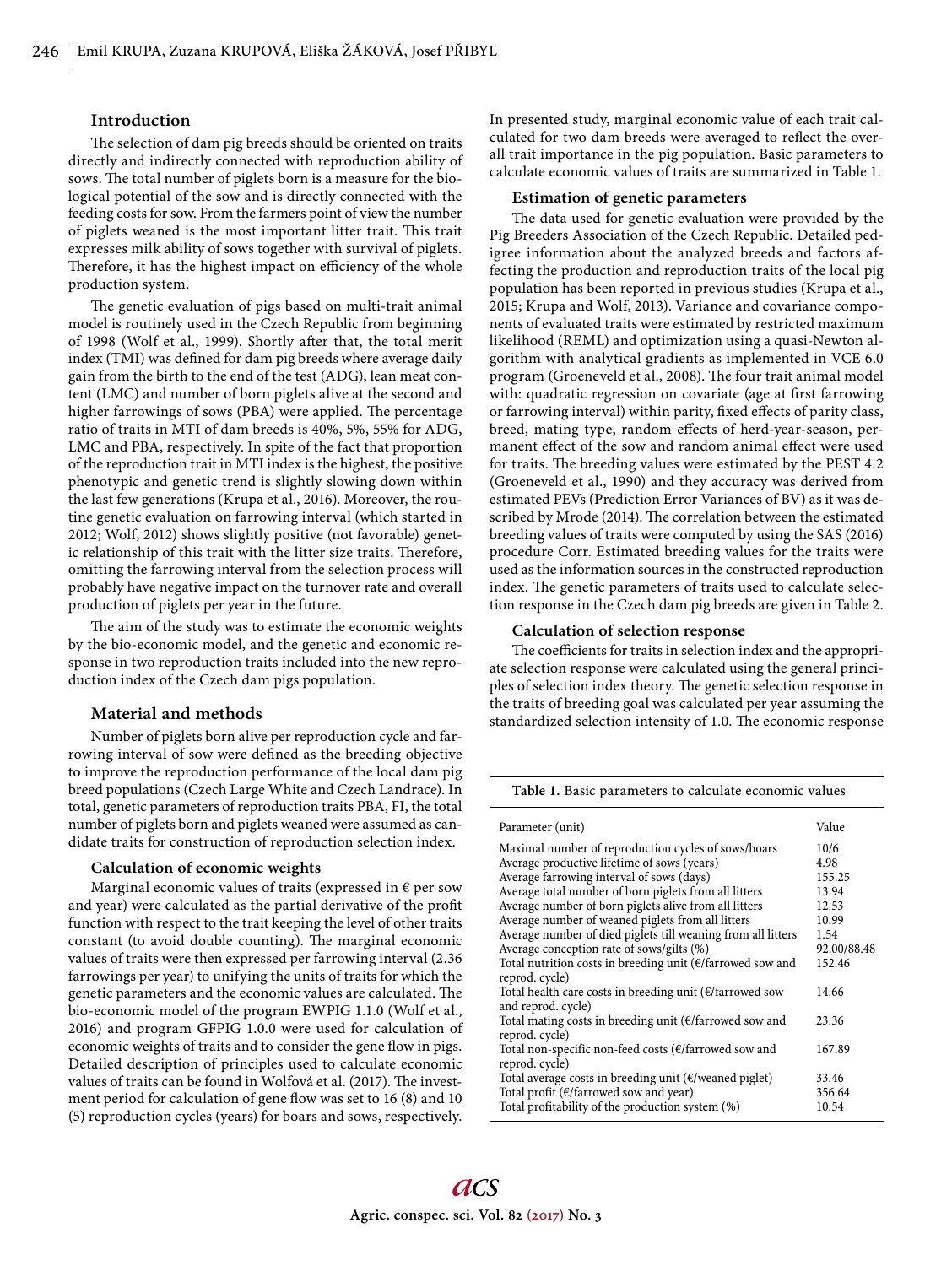| Table 2. Economic weights (EW), genetic standard            |
|-------------------------------------------------------------|
| deviations (GSD), genetic correlations (above diagonal) and |
| accuracy of estimated breeding values (on diagonal)         |
|                                                             |

| Trait                                | EW <sup>1</sup>            | <b>GSD</b>                                      | TNR <sup>2</sup> | PBA <sup>3</sup> | NW <sup>4</sup>         | FI <sup>5</sup>                  |
|--------------------------------------|----------------------------|-------------------------------------------------|------------------|------------------|-------------------------|----------------------------------|
| <b>TNB</b><br><b>PBA</b><br>NW<br>FI | ٠<br>23.57<br>-<br>$-3.52$ | $\overline{\phantom{a}}$<br>0.719<br>-<br>1.300 | 0.390            | 0.932<br>0.420   | 0.857<br>0.643<br>0.350 | 0.050<br>0.027<br>0.028<br>0.220 |

<sup>1</sup>In € per sow and farrowing interval, <sup>2</sup>Total number of born piglets, <sup>3</sup>Number born piglets alive, <sup>4</sup>Number of weaned piglets, <sup>5</sup>Farrowing interval

was defined when multiplying the selection response with the economic value of the appropriate trait.

When constructing the variants of the reproduction selection index (RSI) followed information source were used:

- A: PBA and FI were considered in reproduction index.
- B: PBA, NW and FI were used in reproduction index.
- C: TNB, PBA, NW and FI, were taken into account in reproduction index. Proportion of traits was aimed to reach maximal reliability and selection response of the index.
- D: TNB, PBA, NW and FI, were taken into account in reproduction index. Proportion of traits in reproduction index was based on breeders' preferences (Krupová et al., 2017)

As the last step, the estimated breeding values of active animals were applied to each of four variants of reproduction index. The Spearman's rank correlation coefficients (SAS, 2016) were calculated between top 1%, 2%, 5% and 10% of animals ordered by obtained RSI values.

## **Results and discussion**

The basic production and economic performance of the local dam pig breed populations calculated by the bio-economic model of the program EWPIG are listed in Table 1. The average productive lifetime of sows was 4.98 farrowing.

The profit in the whole integrated production system presented in Table 1 is the sum of revenues and costs from the four units (facilities): breeding, nursery, and finishing units, and unit for rearing of breeding animals. A positive profit (356.64  $\epsilon$  per farrowed sow and year) was obtained, regardless of whether or not government subsidies were taken into account. This is very important for the correct economic evaluation of the functional traits (reproductive traits and survival traits). At a negative profit (e.g. when the slaughter pigs are produced with loss) the economic values of functional traits could be underestimated (Krupová et al., 2009). The economic weights for reproduction traits, calculated for analyzed breeds by program EWPIG (Wolf et al., 2016) are presented in Table 2. The economic weights for almost 30 traits (production, reproduction, carcass, feed efficiency and survival) can be calculated by the program EWPIG (Wolf et al. 2016). The economic result of the modelled production system will increase by 23.57  $\epsilon$  per sow and farrowing interval when number of piglets born alive will increase by one piglet. Consequently, the economic result will increase by 3.52 € when farrowing interval of sows decrease by one day. In

**Table 3.** Accuracy of selection indices, genetic and economic response on selection

| Index <sup>1</sup> | Accuracy<br>of SI $(%)$ | Trait      | Genetic<br>$response2$ (year) | Economic<br>$response3$ (year) |
|--------------------|-------------------------|------------|-------------------------------|--------------------------------|
| A                  | 39.67                   | <b>PBA</b> | 0.151                         | 8.42                           |
|                    |                         | FI         | $-0.006$                      | 0.02                           |
| B                  | 45.94                   | <b>PBA</b> | 0.163                         | 9.07                           |
|                    |                         | FI         | $-0.003$                      | 0.01                           |
| C                  | 77.28                   | <b>PBA</b> | 0.180                         | 10.05                          |
|                    |                         | FI         | 0.000                         | 0.00                           |
| D                  | 69.23                   | <b>PBA</b> | 0.170                         | 9.48                           |
|                    |                         | FI         | $-0.001$                      | 0.01                           |

<sup>1</sup>Description of indices see Material and Method.<sup>2</sup> Expressed in number of piglets for PBA and days for FI,  ${}^{3}$ Expressed in €.

the Czech Republic, marginal economic values were previously calculated by Houška et al. (2004) for several traits by applying the model of de Vries (1989) to commercial farms with crossbred sows. These are expressed per different units (e.g. per purchased gilt, fattened animal) and therefore cannot be directly compared to our results. Next to the mentioned models, economic values (importance) of traits can be directly defined by the breeders. Preferences of the Czech pig breeders vary among groups of traits (Krupová et al., 2017). This means that opinions of the farmers and breeders should be taken into account, along with the direct economic impact of traits on the economic efficiency of pig production when breeding objectives are defined.

The genetic correlations between analyzed traits, accuracies of estimated breeding values and genetic standard deviations for traits are presented in Table 2. The genetic correlations between litter size traits were high. Genetic correlations between litter size traits and farrowing interval were low and positive. Observed average accuracies of estimated breeding values are relatively low. The breeding values of all analyzed animals (18 397) were used to compute accuracies.

The genetic and economic responses to selection in analyzed RSIs together with accuracy of the RSI are presented in Table 3. Selection response on PBA was in all indices positive varying from 0.151 to 0.180 pigs born alive per sow and per year. The highest response (genetic and economic) and the highest accuracy (77.28%) were calculated in the index C. On the other hand, the genetic and economic response on FI is there the lowest (equal to zero) and therefore it can be supposed that FI would not be shortened when using this index. The relative contribution of traits in selection indices are shown in Figure 1. Kasprzyk (2007) found genetic trends 0.17 pigs per year and 0.10 pigs per year for PBA and NW, respectively. Chen et al. (2006) found slight positive but non-significant correlated response for TNB when selection on lean growth rate was used. Latter authors conclude that selection for growth trait has no an effect on litter size. Cleveland et al. (1988) reported that index selection for average daily gain and back fat thickness for lean growth resulted in negative but non-significant correlated responses for TNB, PBA. Vangen (1980) reported positive correlated responses for TNB and PBA to index selection for lean growth in the Norwegian Landrace